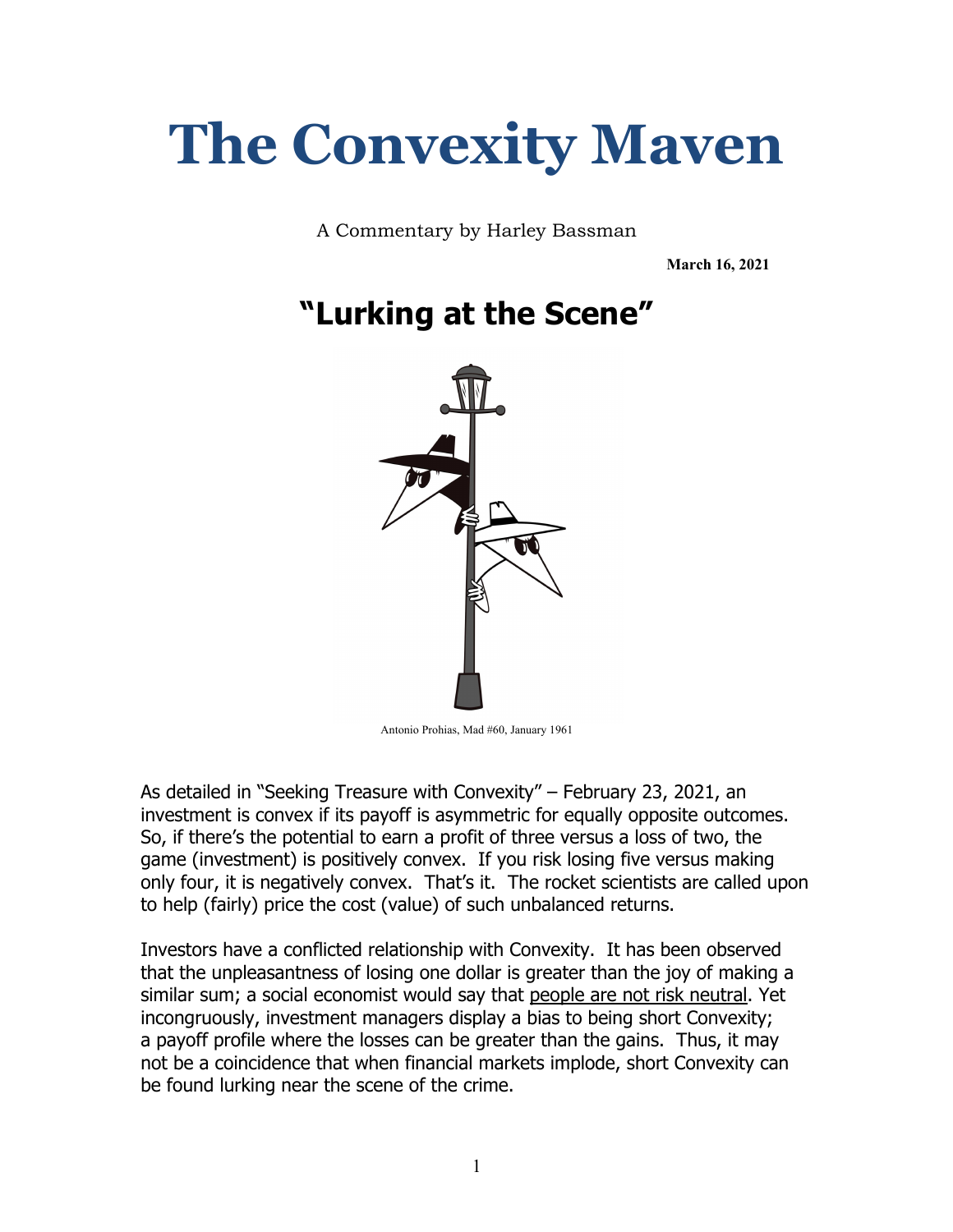I am loath to use the word "always", but over the course of my professional career, there always seems to be a concentration of short Convexity positioning at the core of extreme market turbulence.

To name a few, consider:

- 1) October 19, 1987, known as "Black Monday", when (synthetic) Convexity hedging drove the Dow Jones Industrial Average (DJIA) down 22.6% in a single day. An investment consultant sold the cleverly named notion of "Portfolio Insurance" to pension fund advisors, but a look under the hood revealed it was simply Convexity hedging by hand where managers accelerated stock sales as the market continued to decline. In a classic Convexity Vortex, selling begat more selling as risk limits were breached. This is why circuit breakers were instituted in January 1988, to at least temporarily halt these mechanical sales and allow the system to reset.
- 2) A surprise Federal Reserve (FED) rate hike in February 1994 jolted the market and jumped volatility that soon led wealthy Orange County, CA, to declare bankruptcy. The lowest interest rates since the early 1960s lured investment managers to buy negatively convex Structured Notes to earn a higher yield. These Structured Notes were awash with embedded (short) options such that the Note's price declined much faster than it increased.
- 3) Long-Term Capital Management (LTCM), required a FED coordinated rescue in September 1998 when nearly their entire \$4.7bn of capital was wiped out. Chock full of PhD's with clever theories, they would buy older bonds and sell (short) newer securities. The return profile of this strategy could be modeled as a high likelihood of earning a quarter point versus a small chance of losing five points. This is a classic negative Convexity profile. They called it "Risk Arbitrage", but it was closer to the oxymoron of "Jumbo Shrimp" which tasted fine until they were skewered.
- 4) The Great Financial Crisis of 2008 was sourced from a decline in housing prices bleeding into the market for Mortgage securities. While it all seems related, in actuality, the first national decline in residential real estate since the 1930's was not the reason that Bear Stearns, Lehman Brothers, and Merrill Lynch collapsed. Rather, their risk management strategy could be summarized as buying only one option for every five they sold; they were extremely short Convexity and imploded when Volatility rose.

Convexity is the measure of unbalanced risk so, almost by definition, a negatively convex portfolio will be unstable. **Markets become disturbed when the instability of negative Convexity becomes greater than the market's liquidity.** Convexity is not the match, but rather the accelerant.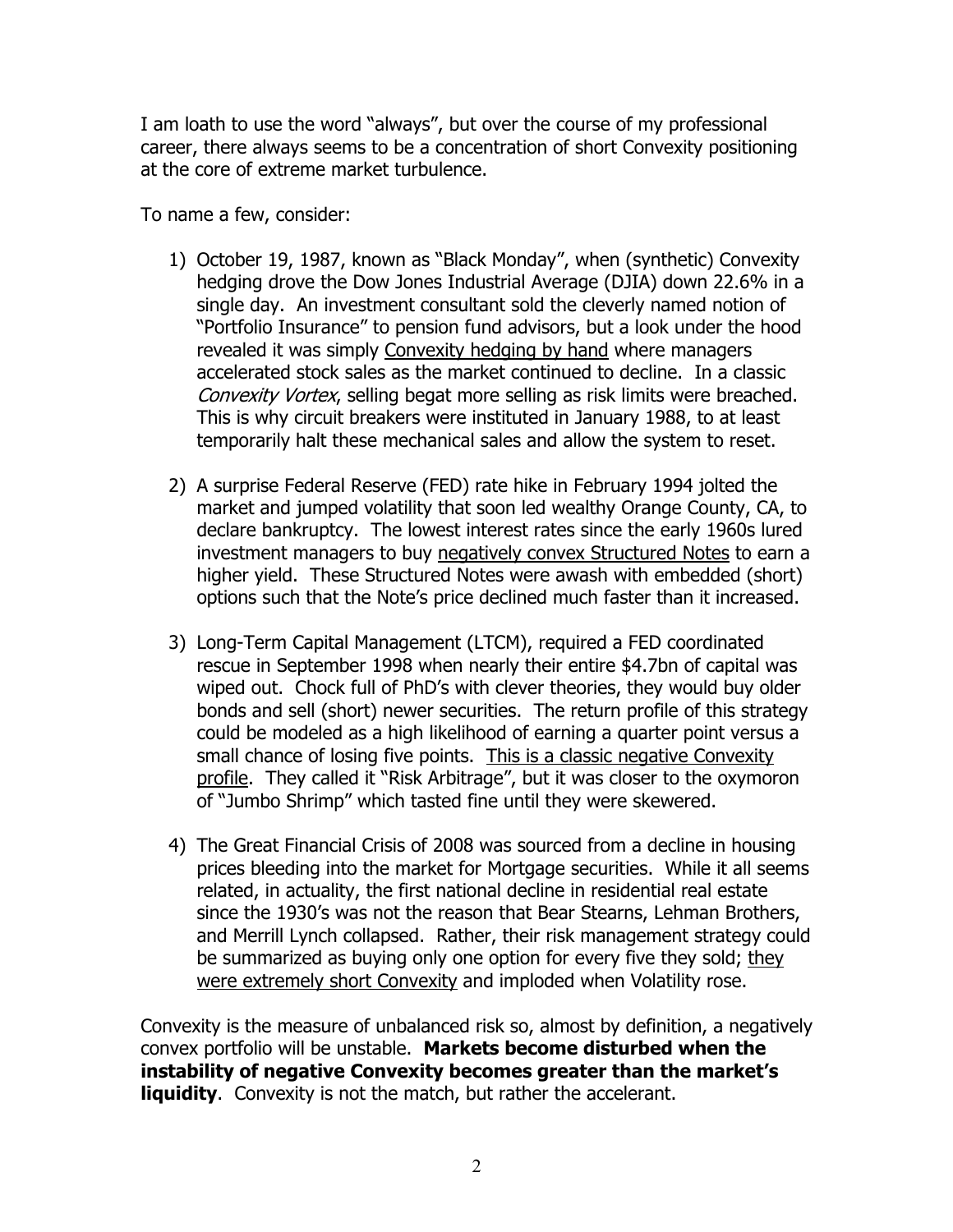The curiosity is why a risk averse investor might construct a portfolio with an excessively negative Convexity profile ?

Convexity (option) sellers are paid up front, either via the coupon (Mortgage bonds - MBS), or in cash (the option premium). We can also include Corporate (Investment Grade and High Yield) bonds since they can be modeled as a USTreasury plus the sale of a Credit Default option (CDS).

Not to cast aspersions on some investors, but often their greed outweighed their fear; which makes me think they do not fully appreciate the mechanics of negative Convexity.

To remedy this problem, let's do a practical examination of Convexity which will reveal why sometimes even the most sophisticated investment managers can be brought to ruin**. [Note: Masochists can check the Appendix for a deeper dive]**

# **Practical Convexity (I promise this won't hurt…)**

Assume the price of XYZ stock is \$100, it pays no dividend, and the Implied Volatility (IVol) used to price an option is 25%. An IVol of 25% means:

- 1) Option traders think XYZ will move 1.56% (\$1.56), close to close, every day until expiry. That is the 25% IVol divided by 16. **[Apdx #1]**
- 2) Option traders think there is a 68% chance that XYZ will close between \$75 and \$125 one year hence. That is the \$100 price plus or minus the 25% Volatility**. [Apdx #2]**

That's about all you need to know about option pricing; and it works for all asset classes. Let's try a another example:

Gold is currently at \$1720, and its options have an Implied Volatility of 18.5%.

- 1) Option traders think Gold will move \$19.89 per day. (IVol of 18.5% divided by  $16 = 1.156\%$ ; and  $1.156\%$  times \$1720 = \$19.89 per day)
- 2) Option traders think there is a 68% chance that Gold settles between \$1402 and \$2038 one year from now. (\$1720 plus or minus 18.5%)

From 30,000 feet, professional option traders decide if they think an asset will move more or less than what is implied by its Volatility. While not quite true **[Apdx #3]**, when the VIX is trading at 23%, that sort of means the S&P500 will move 1.44% a day, or about 56 points on its current value of 3895.

While this is a vast over-simplification, it is all you need to know to impress your friends at a cocktail party (remember those ?).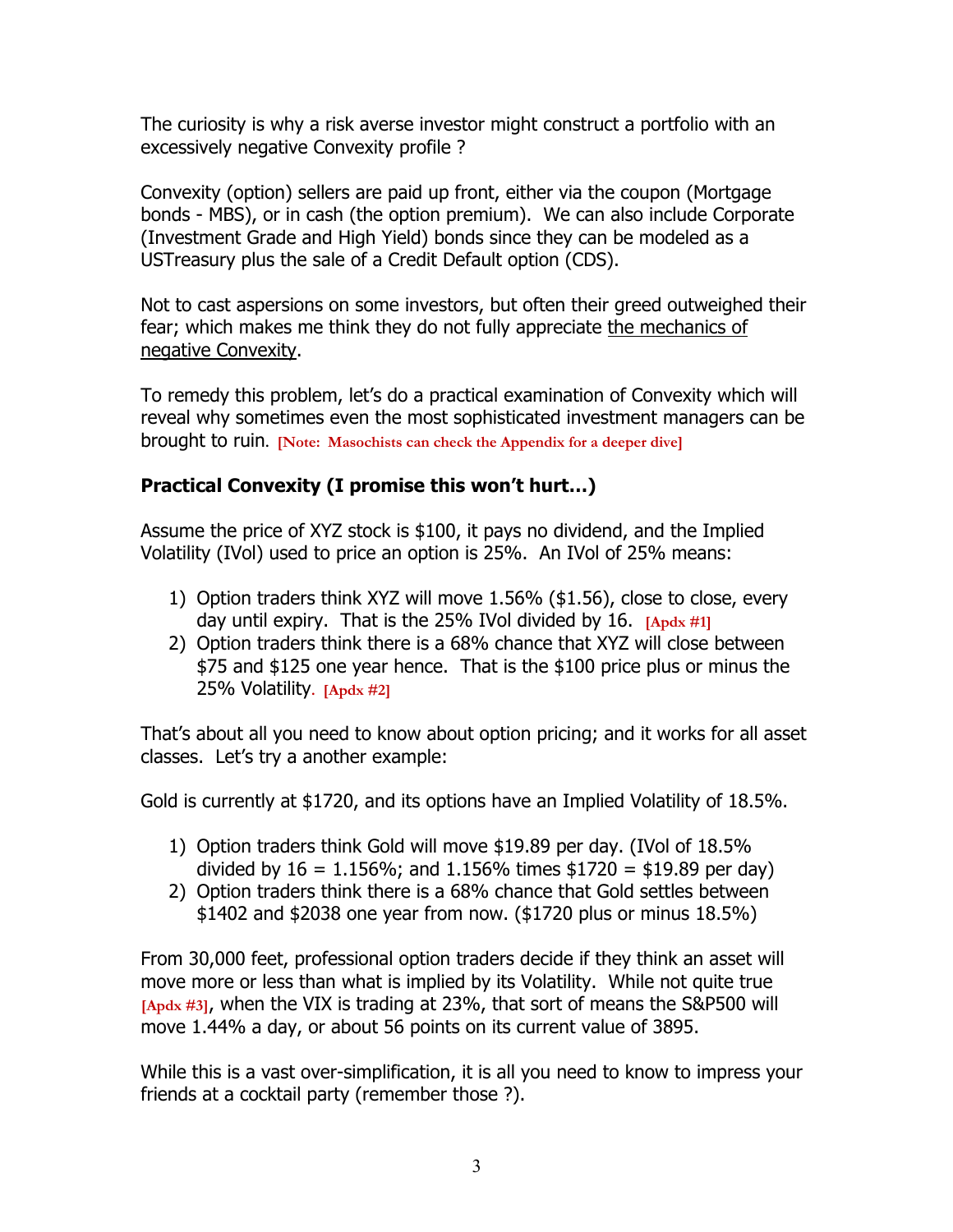# **Convexity mechanics**

Don't be rattled by the table below, there will not be too much math to swallow. Let's again consider XYZ stock and its three-month options with an Implied Volatility of 25%. Focus on the -myrtilos column- delta for the call options, and the  $-$  kokkino column- delta for the put options.

|       | <b>XYZ Stock</b> |              |            |       |  |  |
|-------|------------------|--------------|------------|-------|--|--|
| Price | Call             |              | <b>Put</b> |       |  |  |
|       | Price            | <b>Delta</b> | Price      | Delta |  |  |
| 120   | \$20.45          | 93.7%        | \$0.45     | 6.3%  |  |  |
| 115   | \$15.85          | 88.2%        | \$0.85     | 11.8% |  |  |
| 110   | \$11.65          | 79.6%        | \$1.65     | 20.4% |  |  |
| 105   | \$7.95           | 67.5%        | \$2.95     | 32.5% |  |  |
| 100   | \$4.95           | 52.5%        | \$4.95     | 47.5% |  |  |
| 95    | \$2.75           | 36.3%        | \$7.75     | 63.7% |  |  |
| 90    | \$1.30           | 21.6%        | \$11.30    | 78.4% |  |  |
| 85    | \$0.50           | 10.7%        | \$15.50    | 89.3% |  |  |
| 80    | \$0.15           | 4.2%         | \$20.15    | 95.8% |  |  |

I am taking a lot of poetic license, but here is what is important to notice:

- 1) The at-the-money call and put prices (strike  $=$  \$100) are the same;
- 2) The call and put deltas add up to 100%;
- 3) The at-the-money call delta (52.5%) is higher than the put delta (47.5%) because XYZ stock can go up a lot, but only down to zero;
- 4) It is not a coincidence that the in-the-money option equals the amount it is in the money plus the price of the other option. **[Apdx #4]**

As a reminder, the "delta" is the amount the option price changes as the asset price changes. In the table above, the 100 and 105 calls have deltas of 52.5% and 67.5% respectively, for an average of 60%. Notice when XYZ stock advances from 100 to 105, the call option price rises from \$4.95 to \$7.95, or \$3.00; which is 60% of the XYZ price move.

In a rhyming fashion for the put option, its average delta of 40% (47.5%  $\sim$ 32.5%) times the \$5 XYZ price move matches its \$2 change in price.

To be clear, I have taken a lot of liberties, but this captures the essence.

Extra Credit: What does one call the change in the call "delta" from 52.5% to 67.5% ? It is the change of the change, or "gamma". So, in this example, the gamma would be 15.0% (67.5% minus 52.5%).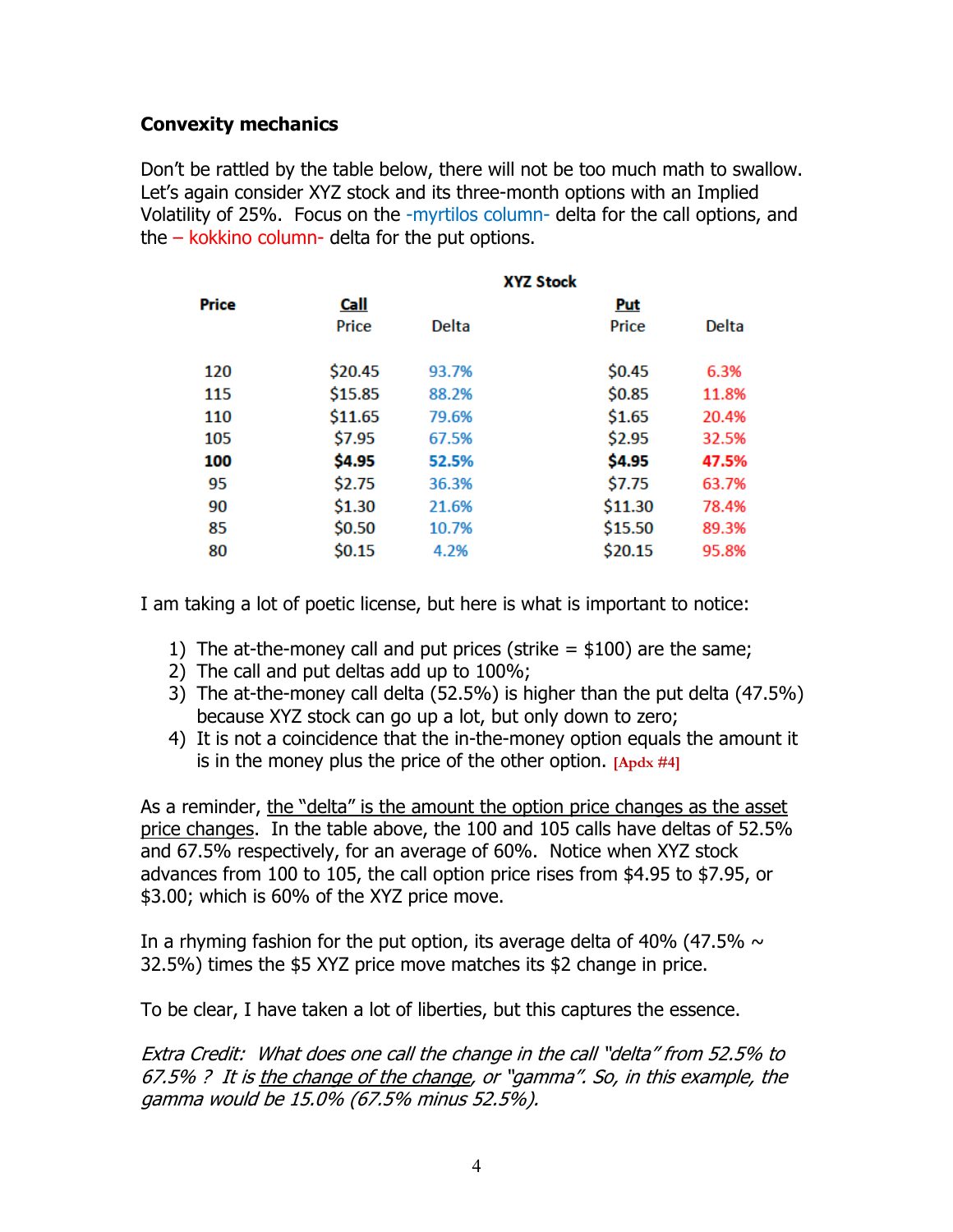### **Practical Convexity management**

Citadel Securities is one of the largest listed-option market makers. They do not speculate on the direction of stocks, just the relative value of their options. They buy and sell options of different strikes and expirations that offset each other; it is functionally a Sports Book. (This is what I did at Merrill Lynch for much of my career, except it was OTC options on bonds instead of listed options on stocks.)

Let's imagine that Citadel sells 10 contracts of the XYZ three-month calls at \$4.95, with a -melani column- delta of 52.5%. Ten options are the right to buy 1000 shares, so they are effectively short 525 shares to the option buyer (1000 times 52.5%). Citadel immediately buys 525 shares at \$100. So, at that exact moment, they are short the equivalent of 525 shares via the option, and long 525 of stock as an offset – this is call being "delta hedged".

Soon, the stock rises to \$105, and as shown, the delta increases to 67.5%. The option's "risk" is now equivalent to being short 675 shares, but Citadel is only long 525 shares, so they need to go into the market and buy 150 more shares at \$105. Now they are back in balance, they are "delta hedged".

The process would, of course, be reversed if Citadel was long the option. They would be synthetically long the stock via the long call position, and they would sell 525 shares at \$100 at the inception of the trade; and they would sell an additional 150 shares at \$105, to maintain their "delta hedge".

In practice, the option buyers (longs) and sellers (shorts) would hedge somewhat in tandem, so their "delta hedging" activity would offset, and thus not impact the price of the underlying stock. But what if only one side hedged ?

#### **The GameStop Convexity Vortex**

Similar to how Netflix eviscerated the Blockbuster movie rental business, GameStop was circling the drain as a brick and mortal seller of video games. Their stock traded near \$4.00 a share for most of 2020 as high-speed internet was "water boarding" their franchise.

"Barstool" investors were birthed as an unintended consequence of the COVID lock-down; anathema to value investors, the Barstool crowd engaged in day trading stocks with the support of commission-free Apps such as RobinHood.

While Boomer dinosaurs scratched Lotto tickets, Millennials realized that they had much better odds with the purchase of options. As per our prior example where \$1,000 could buy ten shares of XYZ stock, that same sum could control 200 shares via the purchase of 2 call options with spare change for a Starbucks.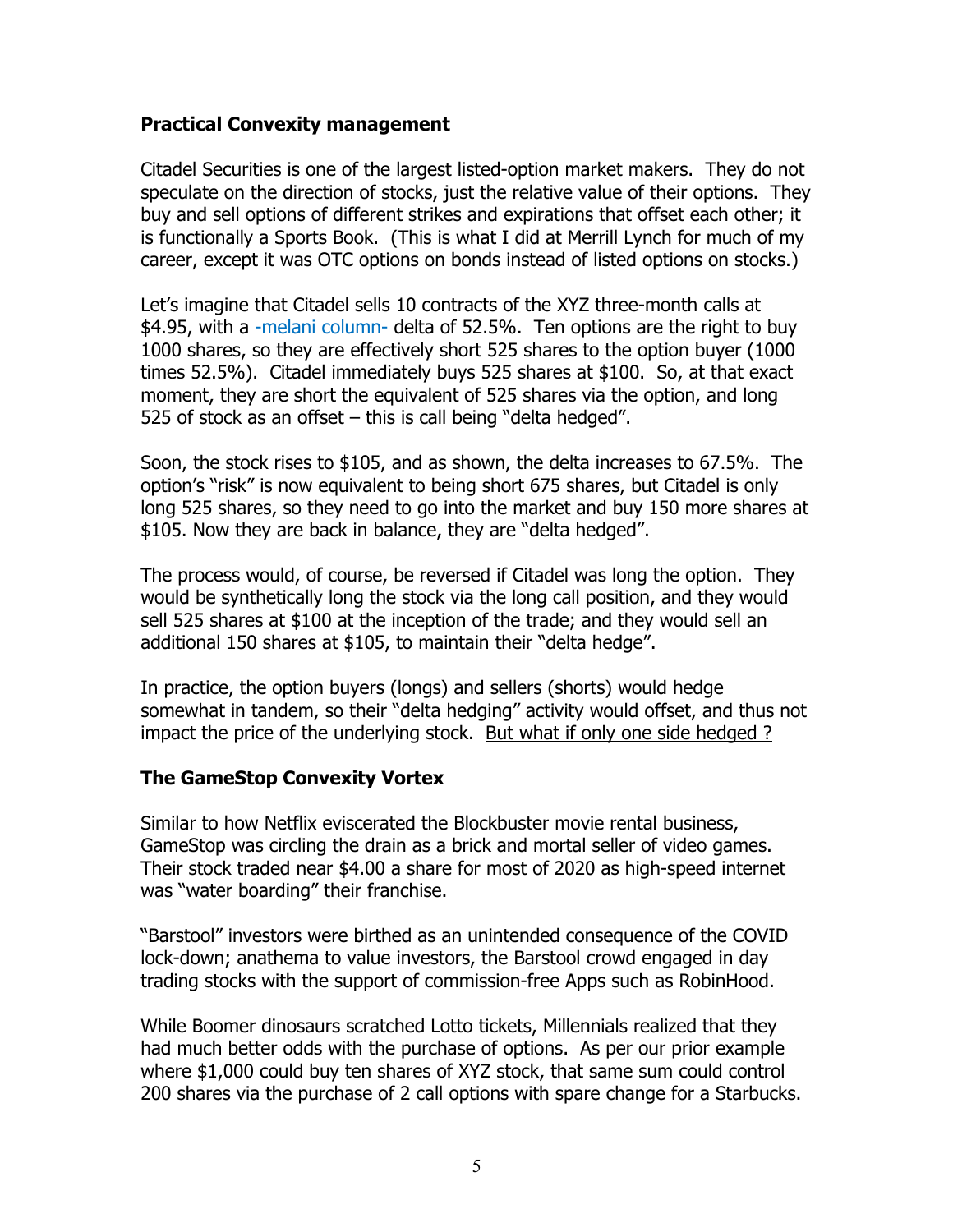For most of 2020, GameStop (GME) traded near \$4.00 per share. Starting in early September, the price slowly rose to close out the year near \$20. On January 13, it jumped to \$40; explained as a temporary "short squeeze".

For most of this time, Implied Volatility for GME options traded near 125%.

Let's imagine an avaricious professional option trader. The (soon to be bankrupt) GME opened at \$42.59 on January 22, and a "buy" order comes in for 10,000 March 19 calls (53 days), struck at \$100; nearly double and a half higher.

Licking his chops, he makes a -stafyli line- offer of \$4.53 using an IVol of 225%, which implies an everyday close to close move of 14% (225% divided by 16).

| March 19, 2021 Expiry |            |          |       |                                |  |  |
|-----------------------|------------|----------|-------|--------------------------------|--|--|
|                       | <b>GME</b> | Call     | Call  |                                |  |  |
|                       | Price      | Price    | Delta | <b>Hedging Action Required</b> |  |  |
| Jan 22 open           | 42.59      | \$4.53   | 28.9% | <b>Buy 289,000 shares</b>      |  |  |
| Jan 22 close          | 65.01      | \$13.19  | 47.4% | <b>Buy 184,000 shares</b>      |  |  |
| Jan 25 open           | 96.73      | \$30.41  | 64.8% | <b>Buy 175000 shares</b>       |  |  |
| Jan 25 close          | 76.79      | \$18.49  | 54.2% | Sell 106,000 shares            |  |  |
| Jan 26 open           | 88.56      | \$24.99  | 60.6% | Buy 64,000 shares              |  |  |
| Jan 26 close          | 147.98     | \$68.03  | 81.3% | <b>Buy 206,000 shares</b>      |  |  |
| Jan 27 open           | 354.83     | \$258.77 | 97.4% | <b>Buy 162,000 shares</b>      |  |  |
| Jan 27 close          | 347.51     | \$251.64 | 97.3% | Take a breath                  |  |  |
| Jan 28 high           | 483.00     | \$384.73 | 99.0% | My troubles are over           |  |  |
| Jan 28 low            | 112.25     | \$40.01  | 70.9% | Sell 289,000 shares            |  |  |

# Hedging GameStop (GME) Options [10.000 options = 1mm shares]

Using the "delta hedging" math described prior, he purchases 289,000 shares at \$42.59; but the stock continues to rise and soon he needs to buy an additional -polemiko line- 184,000 shares before GME closes at \$65.01. **[Apdx #5]**

Here is where the "fun" starts; well, not fun for the option dealer.

It is likely that the dealer did not fully cover his entire position and hoped for a seller the next day. But Barstool-type investors don't hedge, they just HODL and YOLO; so, when the dealer tried to buy the open on January 25, he drove the price even higher to \$96.73, which then forced a -ouranos line- purchase of another 175,000 shares. **[Apdx #6]** 

This became a classic Convexity Vortex, where the hedging actions of the option traders extends the move (in either direction), which then causes the need for additional hedging activity.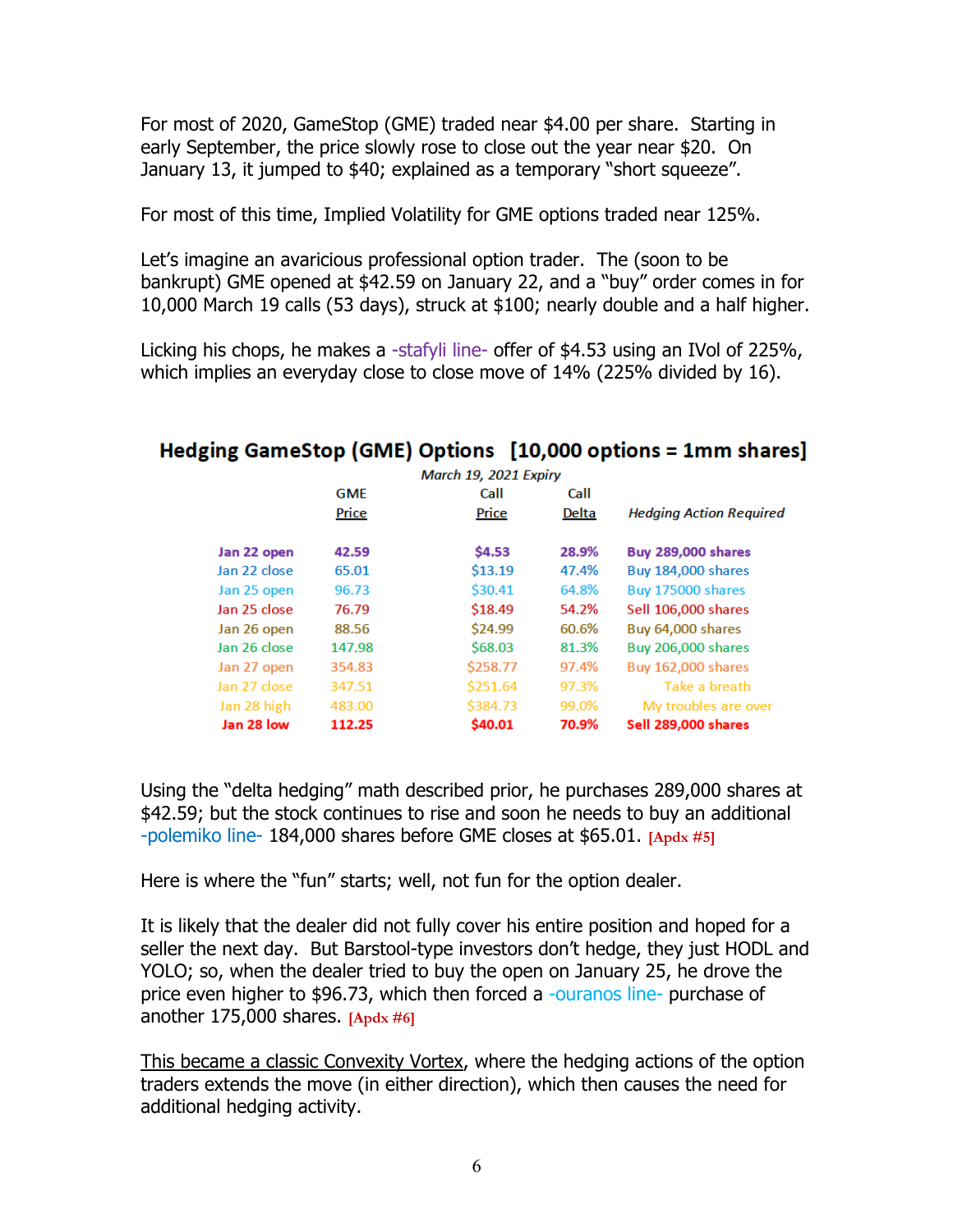As noted, **markets become unstable when Convexity hedging demands exceed the market's liquidity.** This rarely happens in larger markets like SPY (the S&P500 – ETF) where the liquidity is much greater than the options volume; but here the negative Convexity created by large option purchases overwhelmed the underlying liquidity of GME. Soon, the delta hedging drove the market as dealers effectively chased their own tails. **[Apdx #7]**

As long the GME price is near the strike price, the Convexity is in play, both ways. Notice the GME purchase at \$96.73 in the morning was -milo line- sold at \$76.79 near the close. **[Apdx #8]**

The -vromia line- gap open at \$88.56 drew purchases of 64,000 shares, but the killer was the late day -prasinos line- crossing of the strike. Surely the risk manager was apoplectic and bought 206,000 shares on the close at \$147.98.

Tears of pain -portokali line- were shed when GME more than doubled to \$354.83 on the January 27 open; where another 162,000 shares were acquired.

The option dealer thought the -kitrinos line- movie was over as the Convexity washed out of the GME option. **[Apdx #9]** But the movie was a financial "Carrie" that reached from the grave; soon GME purchases made near \$350 were -aima line- liquidated at \$112 when the stock cratered into the close.

### **Leverage is not Convexity**

This is hard core stuff, even with minimal math. Convexity is neither good nor bad, it's simply another risk metric. The tricky part is the asymmetry, which is why Convexity is different than leverage, where risk exposure is fixed. The key point is how rapidly one's risk exposure can change. This is an important distinction that is only fully appreciated after tragedy.

I know how this movie ends, it is just unclear if I have time to buy another bucket of popcorn before the guy with a chainsaw arrives. FED policy is encouraging Moral Hazard as desperate investors reach for yield by selling Convexity in various forms; I am happy to buy those options.

Harley S. Bassman March 16, 2021

Follow me @ConvexityMaven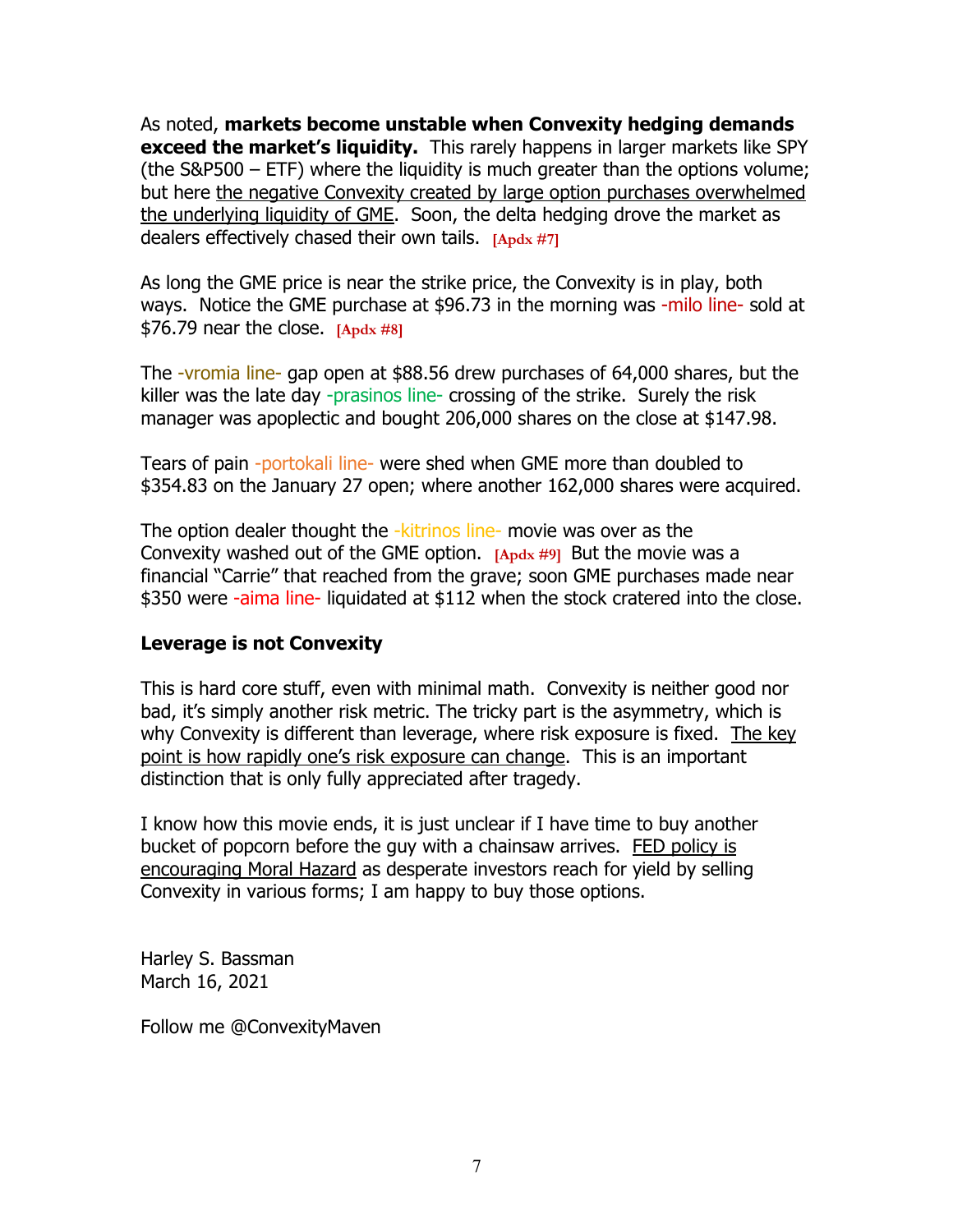And as a teaser, stay tuned as I am noodling a way for non-professionals to soon own -celeriac line- ultra-long-dated Volatility.



Your comments are always welcome at: harley@bassman.net If you would like to be added to my distribution, just ping me.

For reference literature on the financial markets - particularly about options and derivatives - I will immodestly direct you to my educational archive at:

#### http://www.convexitymaven.com/themavensclassroom.html

If you still have kids in the house, please take a vacation that is more interesting than the Four Seasons, Costa Rica – life is not a dress rehearsal. Turn off the Crackberry (did I just date myself ?) and explore with the family. You don't need to break the bank, rent an RV and see the U.S. We traveled with our four kids on five incredible RV trips.

http://bassman.net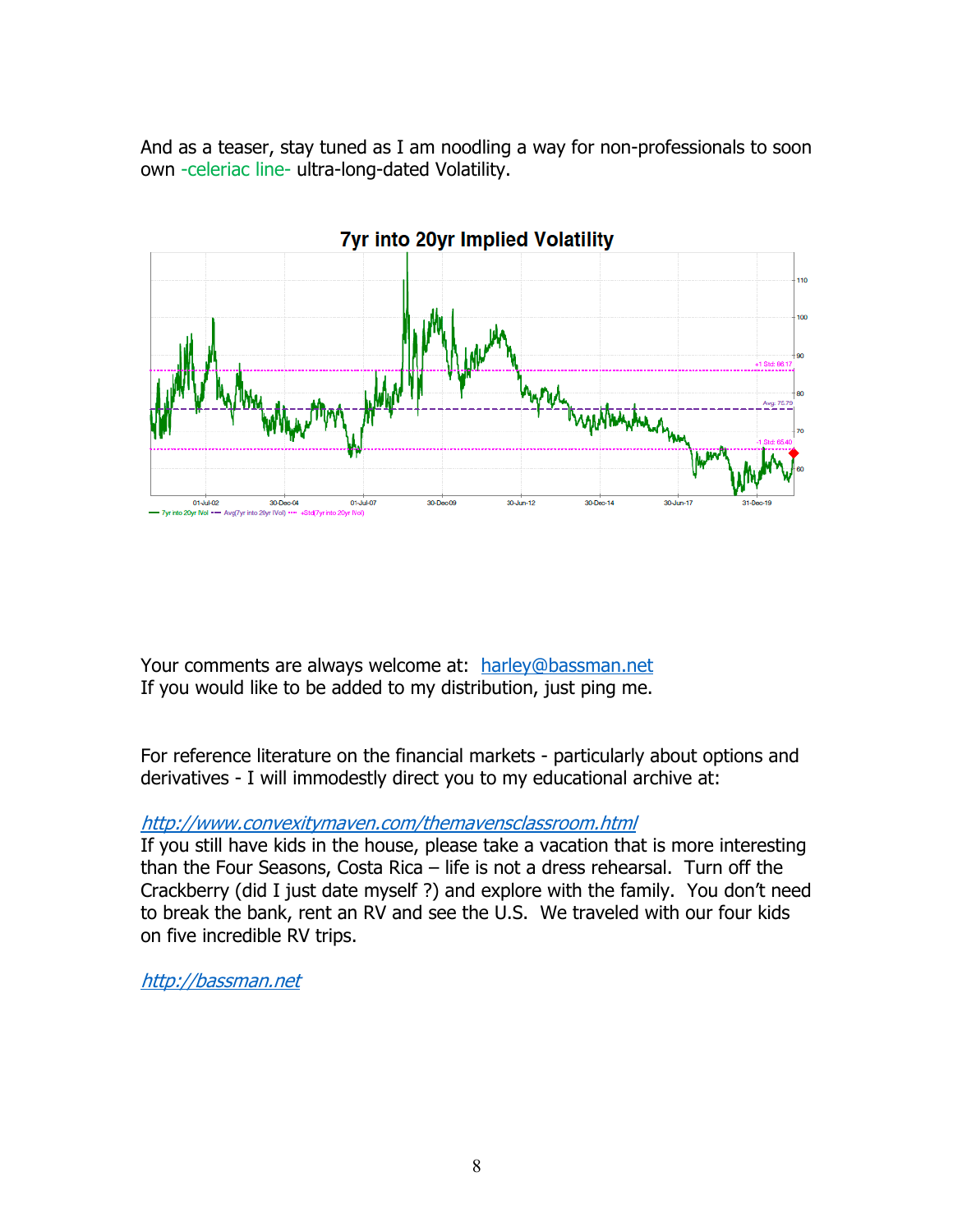#### **Appendix:**

#1 – Implied Volatility is quoted as an annual number. To convert it to a daily value, one must divide by the square root of 252, which is the number of trading days per year. The actual result is 15.87, but for simplicity, street convention is to use 16.

#2 – A "Bell Curve" is often used to as a distribution where the Implied Volatility describes "one standard deviation"; and by definition, one standard deviation will capture 68% of the outcomes. So, in our example,  $68\%$  of the outcomes can be found between  $+/- 25\%$  of the asset price.

#3 – Contrary to common intuition, the VIX is NOT the Implied Volatility for an at-the-money one-month option of the S&P500 Index. Rather, it includes a wide range of the out-of-the-money options. Since there is usually "skew", where the OTM options trade at a higher IVol than the ATM options, the VIX is usually 3 to 5 points higher than the ATM Implied Volatility. As an extra note, this differs from the MOVE Index which only uses ATM one-month options.

#4 – This entire section is based upon the Black-Scholes option model that defines Put-Call Parity. A discussion of this is beyond the scope of this Commentary, but as a tease, Put-Call Parity details how an in-themoney call must have the same time value (theta) as an out-of-the-money put.

#5 – To maintain the proper "delta hedge", the option dealer will buy or sell the difference between the starting delta (28.9%) and the ending delta (47.4%). Of special note, the option short is always buying higher prices, and selling lower prices, locking in small losses each time. In contrast, the option buyer sells higher prices and buys lower prices, locking in small gains each time. The "game" is whether these small gains and losses exceed the option price, which occurs if the Implied Volatility at the outset is more or less than the Actual Volatility over time.

#6 – Careful readers might ask why the hegding of option buyers does not offset the hedging of the sellers, and indeed this often occurs; except where it doesn't. The buyers of GME calls did not hedge. Another example would be the case of the MBS meltdown in 2008/09 where the homeowners of the prepayment option did not hedge (after all, is hard to sell half of your house. Nor do corporations hedge the default risk embedded in their bonds.

#7 – What happened here is that the act of buying the GME stock to hedge pushed the market higher, which increased the delta, and then necessitated the purchase of even more stock. The hedging demands were greater than the liquidity of the underlying stock. And the reverse happened on the way down.

#8 – Convexity (gamma) is greatest when an option is at-the-money. As such, hedging became most difficult as GME neared the strike (\$100). Thus, it is no coincidence that the largest hedging trades occurred when GME crossed the strike on January 26. This was the key insight of the Barstool Investors - if they could buy enough out-of-the-money options to push GME through the strike, it would act like an uncontrolled nuclear pile and explode higher.

#9 – With the option so far in-the-money, the gamma was almost zero when the delta was at 99.0%, near its 100% limit. However, as hinted in #4, the dealers were functionally short 10,000 of the GME \$100 strike puts, which came back to life as the stock crashed on January 28.